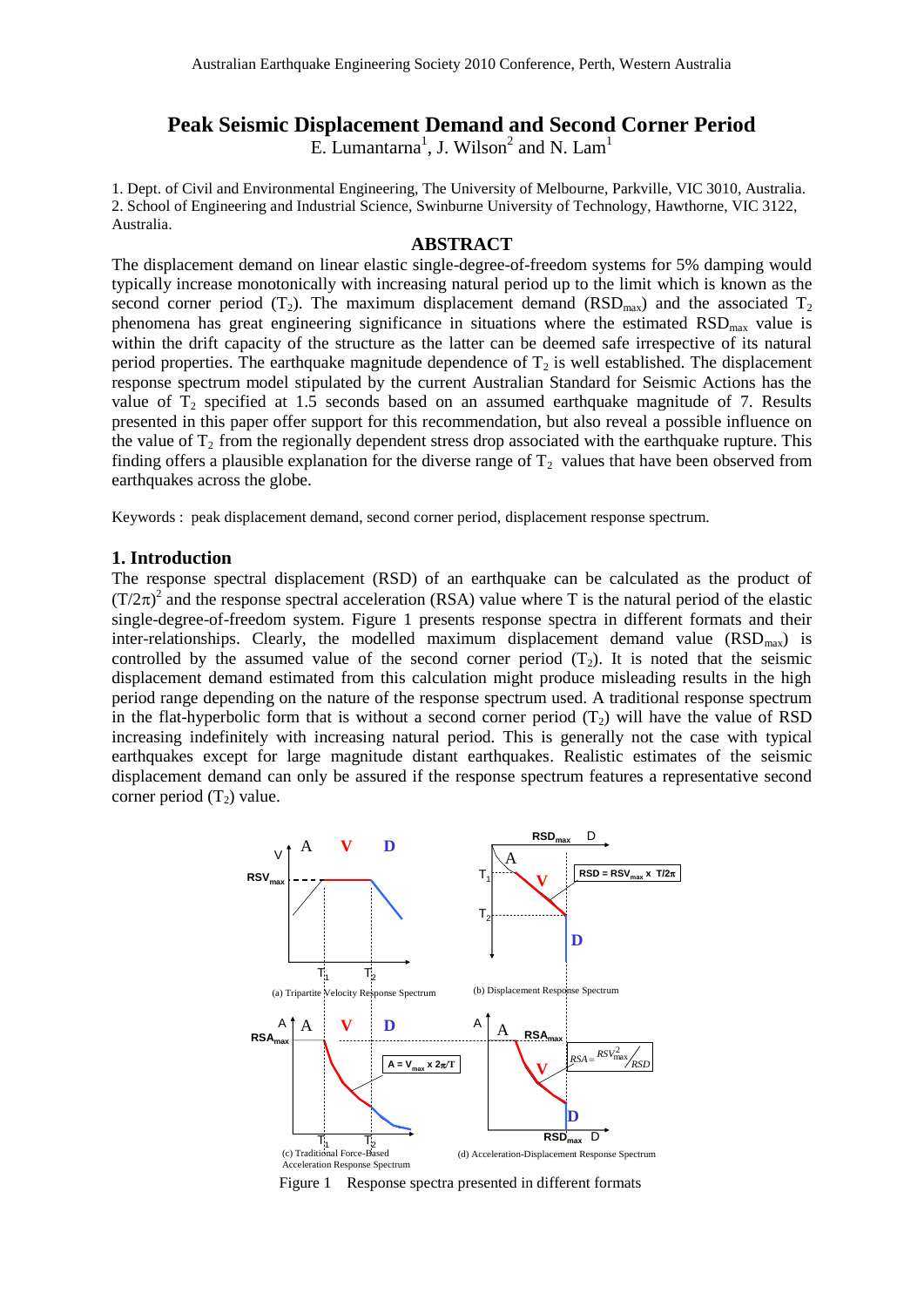The determination of the value of  $T_2$  from a (truncated) response spectrum is described in Section 2. Justifications for truncation period limit of 5 seconds is presented. Whilst the associated maximum displacement demand  $(RSD<sub>max</sub>)$  value is widely considered to be relevant to the analysis of long period (flexible) structures only, it is emphasized herein that the assumed value of  $T_2$  would also be critical to the assessment of a much wider range of structures for their risks of overturning and collapses. This concept will be explained in the light of the displacement-based seismic assessment approach as applied to vulnerable structures at the threshold of overturning or collapse.

The current Australian standard for seismic actions (AS1170.4, 2007) stipulates a constant  $T_2$  value of 1.5 seconds. In comparison, the European Standard EC8 (EN 1998-1, 2004) stipulates a slightly higher  $T_2$  value of 2 seconds (for Type 2 earthquakes). However, alternative models that have been developed for estimation of  $T_2$  values have been found to be very inconsistent. Results obtained from parametric studies of some 168 records from a diverse databased of shallow earthquakes on stiff soil sites have been used to evaluate recommendations from the literature and to identify trends associated with the dependence of the value of  $T<sub>2</sub>$  on magnitude, distance and stress drop properties.

### **2. Engineering Interpretations of Second Corner Period**

The second corner period  $(T_2)$  of an elastic displacement response spectrum is defined herein in accordance with the bi-linear representation of the spectrum and should be distinguished from the much higher period at which the spectrum peaks (as illustrated by the example of Figure 2a). In situations where the spectrum rises indefinitely with increasing natural period, the design maximum displacement demand value  $(RSD<sub>max</sub>)$  is the highest spectral ordinate in a spectrum that has been truncated at the limiting period of 5 seconds (as illustrated by the example of Figure 2b). Justifications for this truncation limit are presented in this section.



The estimation of the value of  $\text{RSD}_{\text{max}}$  which is controlled by the value of  $T_2$  is essential to the stability assessment of a wide range of structures. For example, the risks of overturning of an object in an earthquake can be evaluated by comparing the  $RSD<sub>max</sub>$  value of the ground motion with the object's base dimensions. The non-linear behaviour of rocking motions can be analysed using this simple approach. Analyses of free-standing rectangular objects (and gravity structures) revealed natural period of rocking ranging between 2 - 3 seconds for 4m high objects, and 4 - 5 seconds for 10m high objects as shown in Figure 3a (Al Abadi *et al.*, 2005). Unreinforced masonry walls of twice the height are characterised by similar natural period in ultimate conditions provided that the walls are supported at the upper and lower boundaries of the wall (Lam *et al.*, 2003). Thus, the modelling of RSD<sub>max</sub> for stability assessment for the majority of structures only need to consider response spectrum properties within the 5 second limit.

A similar approach of assessment can be applied to reinforced concrete structures which can accommodate a limited amount of post-yield displacement without collapsing. The risks of collapse of a building which is supported by reinforced concrete columns in the soft-storey can be evaluated by comparing the horizontal drift capacity of the columns with the estimated values of  $RSD<sub>max</sub>$ (Lumantarna *et al.*, 2010). Figure 3b shows the example building module which weighs 1000 tonnes and is supported by columns of square cross-sections and with dimensions in the order of 400 mm – 500 mm. The full yield capacity of the columns can be developed with a modest horizontal drift of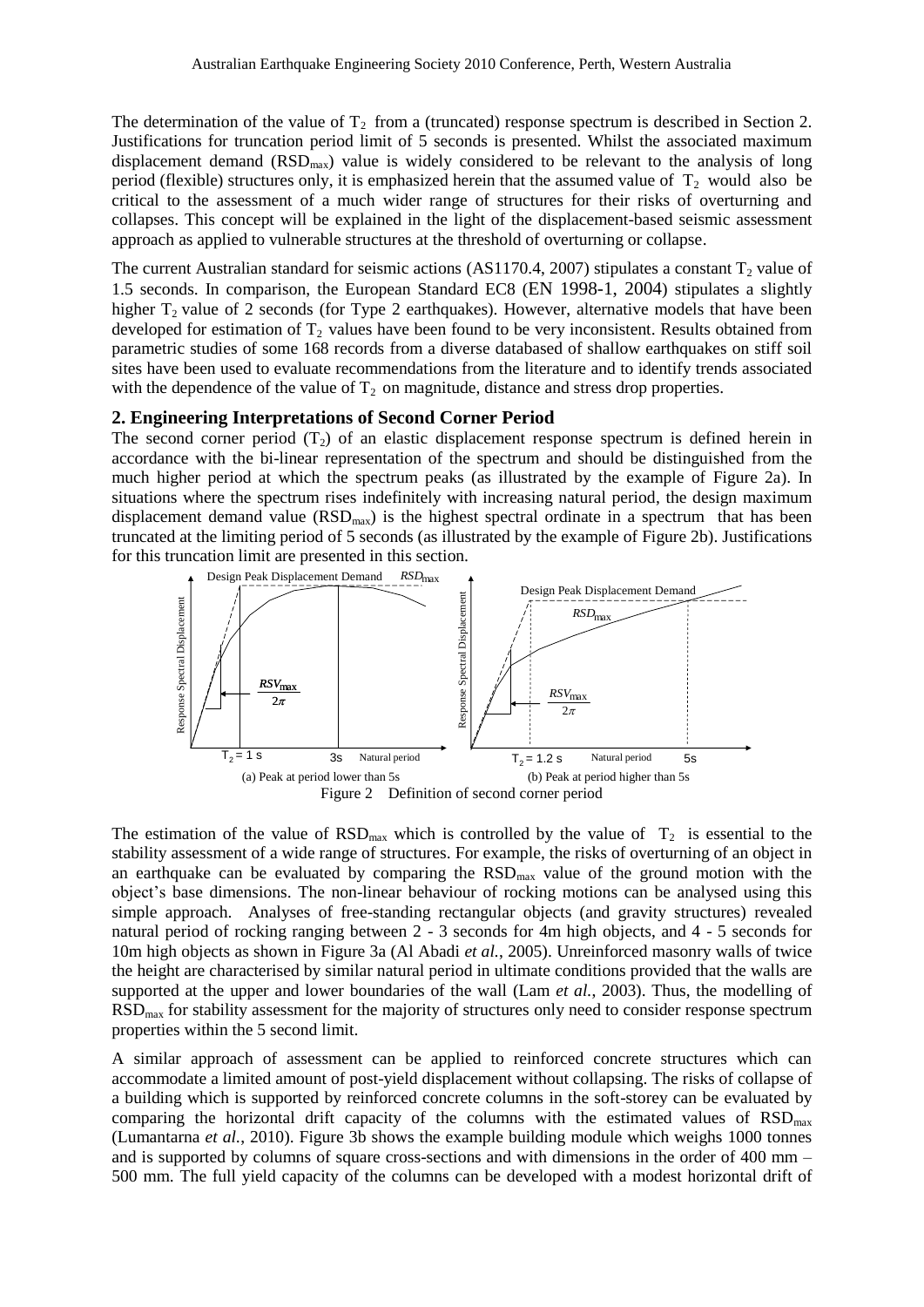about 30 mm (1.0% drift) based on the stress-strain behaviour of 500 MPa steel. For a modest displacement ductility of 2, the design ultimate drift limit of the column is about 60 mm (i.e. 2% drift for 3m tall columns). It can be shown that a total horizontal resistance of 100 kN per module (i.e. 1%) of the gravitational loading) can be provided by these columns even with a nominal amount of reinforcement. Consequently, the secant stiffness of the columns in such a potentially vulnerable structure is at least 1667 kN/m (100 kN divided by 0.06 m ) which is translated to an effective natural period of about 5 seconds. Much lower effective natural period of the building is estimated if reinforcement exceeding the nominal amount is provided or if the phenonmenon of over-strength is taken into account. More robust buildings that are braced by shear walls have much lower effective natural period. Thus, again, the calculation of  $RSD<sub>max</sub>$  values for evaluating the risks of collapses of buildings only need to consider response spectrum properties within the 5 second limit. Alternative definitions for  $T_2$  that are associated with a higher truncation limit would only be applicable to systems with exceptionally high natural periods and hence too restrictive in their application potentials.



Figure 3 Effective natural period of vulnerable systems

## **3. Recommendations for the Second Corner Period**

The value of the second corner period  $(T<sub>2</sub>)$  in the displacement spectrum is not unique and is well known to be sensitive to the moment magnitude of the earthquake. Equation (1) for prediction of the value of  $T_2$  was developed by the authors through stochastic simulations of the seismological model (Lam *et al.,* 2000a). Predictions were based on rock conditions and within 30 km from the source of the earthquake in order that interferences by the earth crusts along the seismic wave travel path were minimized. Given that the seismological empirical source model was developed from ground motion data recorded in *Central and Eastern North America* (Atkinson, 1993), equation (1) should be most suitable for applications in stable continental regions which are characterised by high stress parameter values (often referred as "stress drop" values). The predictive expression is also supported by an early independent empirical study of ground motion records from stable continental areas in which an average  $T<sub>2</sub>$  value of 0.7 seconds were observed for earthquakes of magnitudes ranging between M5.5 and M6.5 (Somerville *et al.*, 1998).

$$
T_2 = 0.5 + \frac{M - 5}{2} \tag{1}
$$

A similar predictive expression (equation 2) was developed more recently based on observations from response spectra of earthquakes recorded in Japan, Europe and the M7.6 Chi Chi earthquake of 1999, Taiwan (Faccioli *et al.,* 2004 which was cited in Priestley *et al.* 2007). Response spectra calculated from accelerograms recorded from earthquakes of M5.4 – M6.4 within 30 km of the earthquake epicentres featured  $T_2$  values at around 1 second which is consistent with the earlier findings by Somerville *et al.* (1998) and Lam *et al.* (2000a). Consequently, both equations (1) and (2) are roughly consistent in the low magnitude range (M  $<$  6). However, equation (2) predicts much higher  $T_2$  values in order to match with observations from the Chi Chi earthquake at  $M = 7.6$ .

$$
T_2 = 1.0 + 2.5(M - 5.7)
$$
 (2)

Figure 4 shows predictions for the  $T_2$  values by the two equations along with recommendations by Somerville (2003) as cited in Faccioli *et al.* (2004) and those by FEMA 274 (NEHRP, 1997) as cited in Priestley *et al.* (2007). The codes provisions of EC8 (2004) and AS1170.4 (2007) are in general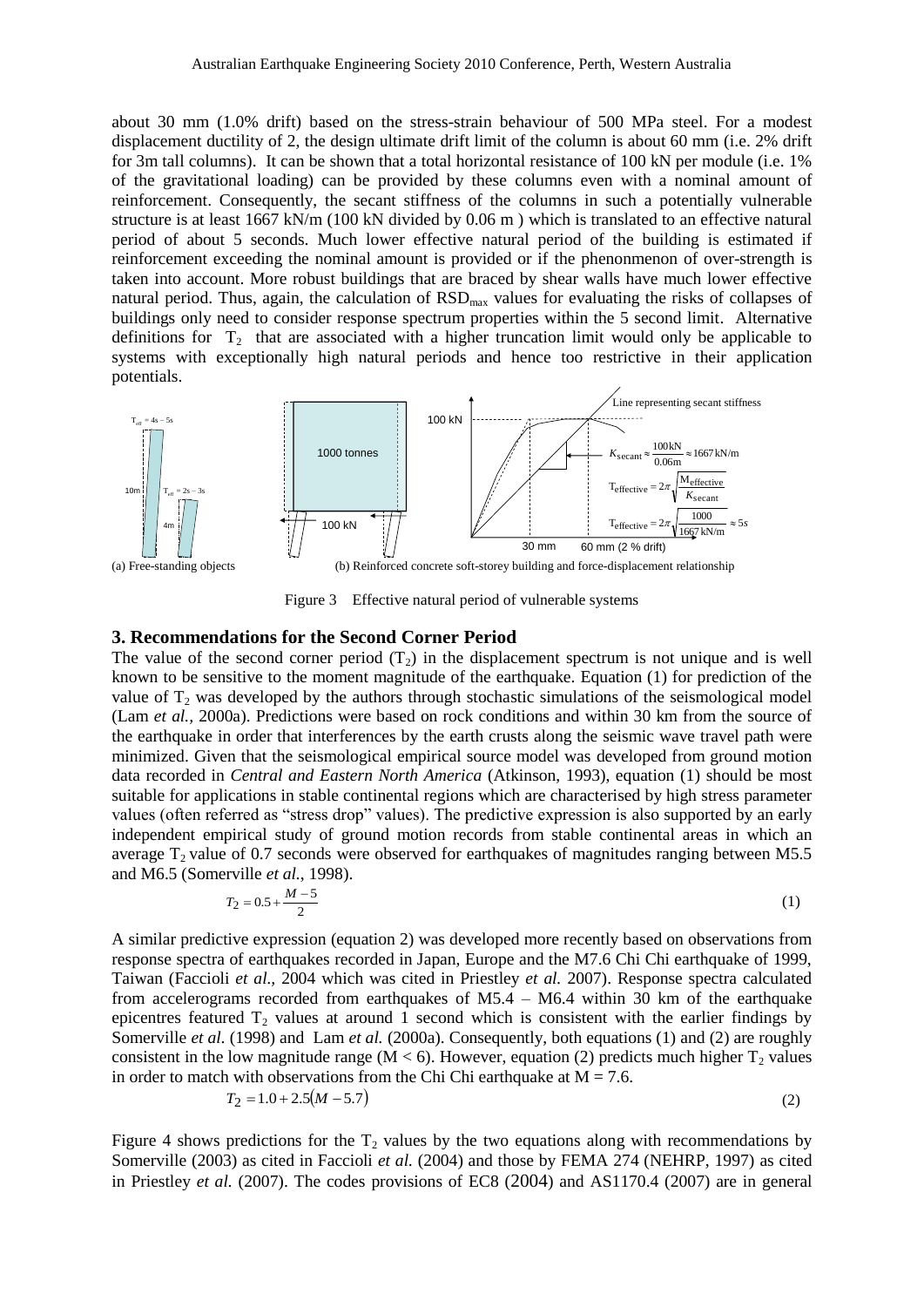agreement with predictions by equation (1). However, EC8 provisions have been claimed to be "severely un-conservative" in view of predictions by equation (2).

As shown by the comparative plot of Figure 4, predictions from the presented models are very diverse and particularly so in the high magnitude range. It is important to note that empirical data recorded from earthquakes exceeding M6.5 in support of the presented models were very scarce. For example, no empirical data was available to constrain the models in the magnitude range of M6.5 – M7. Equation (2) was constrained in the high magnitude range by records taken from only one event: the M7.6 Chi Chi earthquake of 1999.



Figure 4 Recommendations for second corner periods

To resolve the notable discrepancies between equations (1) and (2), a parametric study was undertaken by the authors to study the behaviour of  $T<sub>2</sub>$  based on ensembles of accelerograms sourced from the PEER database (that is available for public access via the worldwide web at <http://peer.berkeley.edu/smcat/index.html>). Refer Table 1 for a summary listing of the 168 records employed in the study. Data presented herein were all recorded from Class C (stiff soil) sites which have shear wave velocities in the upper 30m varying in between 360 m/s and 760 m/s. Records from stiff soil sites were used because more records from this site class than from rock sites were available. Importantly, 22 records from the database were taken from four earthquake events which had magnitude equal to, or exceed, M6.8.

Figures (5a) and (5b) show the corner periods observed from the individual calculated response spectra that have been normalised with respect to the respective predicted corner period values as calculated from equations (1) and (2) respectively. The normalised corner periods were plotted against the recorded values of  $RSV<sub>max</sub>$  obtained from the individual record. The comparison clearly shows equation (1) to be more consistent with field observations than equation (2). The model of equation (1) shows negligible overall biases (ie.  $\mu \sim 1$ ). Current provisions by both AS1170.4 (2007) and EC8 (2004) are well supported by the evaluations presented herein. However, significant outliers are also shown in both figures indicating systematic effects on the second corner period values that have not been incorporated into the modelling. Many outliers were associated with records possessing low velocity properties. The dependence of  $T_2$  on various seismological parameters are investigated further in the rest of the paper.

# **4. Dependence of Second Corner Period on magnitude, distance and stress parameters**

Figures 6 and 7 reveal no distinct trends on the influence of magnitude and distance on the normalised values of  $T<sub>2</sub>$  but again indicate that the majority of outliers were associated with records possessing low velocity properties. Other well known influential factors (other than magnitude, distance and path/site effects) are namely the stress parameters (which are often referred as "*stress drop*") and directivity effects. Directivity effects would only be significant in situations where the site was in close proximity to a major fault source and in alignment with the direction of rupture propagation. Given that *stress drop* effects have not been parameterised in most attenuation relationships, the ratio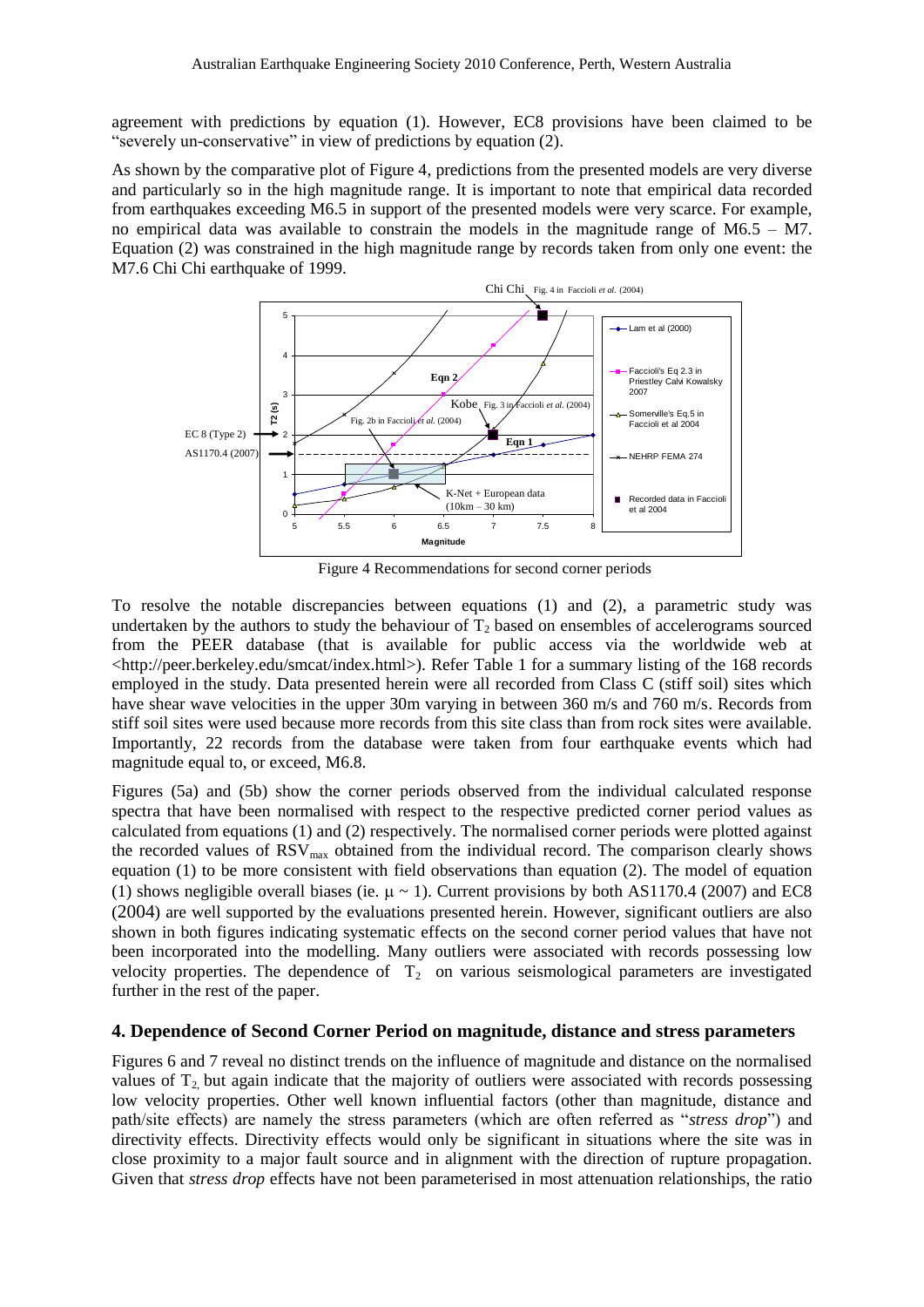of the recorded and predicted peak ground velocities would then be indicative of the stress drop anomalies. A high recorded/predicted PGV ratio indicates higher than average stress drop behaviour. Intraplate earthquakes in stable continental regions which are typified by reverse (thrust) faulting mechanism have been observed to possess high stress drop behaviour. The influence of stress drop properties on the value  $T_2$  is revealed in Figure 8 ( the legend of the figure shows different symbols to represent records of different ranges of recorded/predicted PGV values). Interestingly, the great majority of results associated with recorded/predicted PGV values exceeding 1.5 (ie. high stress drops) have the normalised values of  $T_2$  < 1.0. This suggests the dependence of  $T_2$  behaviour on regional stress drop properties as well as the earthquake magnitude and modifications by the wave travel path. This finding offers a plausible explanation for the diverse range of  $T_2$  values that have been observed from earthquakes across the globe.

**Earthquake name Magnitude Distance Range (km) No. of records** Coalinga  $\begin{array}{|c|c|c|c|c|c|c|c|c|} \hline \end{array}$  6.4  $\begin{array}{|c|c|c|c|c|c|c|c|} \hline \end{array}$  41 - 53  $\begin{array}{|c|c|c|c|c|c|c|c|} \hline \end{array}$  10 Coyote Lake 5.8 4 - 24 8 Friuli 15 2 Friuli 16 16 16 16 16 16 16 16 17 18 18 19 18 19 18 19 18 19 18 19 19 19 10 11 11 11 11 11 11 11 11 11 11 11 1 Imperial Valley 6.5 15 2 Irpinia 18 - 30 18 - 30 18 - 30 18 - 30 18 - 30 18 - 31 Kobe 6.9 1 2 **Loma Prieta** 6.9 6.9 4 - 20 10 Mammoth Lakes 6.3 5 5 2 Morgan Hill **6.2** 3 - 31 12 N. Palm Springs 6 23 - 52 8<br>Nahanni 6.8 5 - 10 4 Nahanni 6.8 5 - 10 4 Northridge 6.7 1 - 50 52 Parkfield 6.2 15 - 18 6 San Fernando 6.6 23 - 40 8 Santa Barbara **6** 12 - 28 4 Superstitn Hills 6.6 6 6 2 Westmorland 5.9 20 2<br>Whittier Narrows 6 15 - 49 24 Whittier Narrows 6

Table 1 Catalogue of recorded accelerograms from PEER database Stiff soil (360m/sec<V30 $\leq$ 750m/sec)



Stiff soil  $(360 \text{m/sec} < V_{30} < 750 \text{m/sec})$ 



(b) Comparison with predictions by Faccioli's expression in Priestley *et al.* (2007) Stiff soil (360m/sec<V<sub>30</sub><750m/sec) Figure 5 Comparison of recommended second corner period values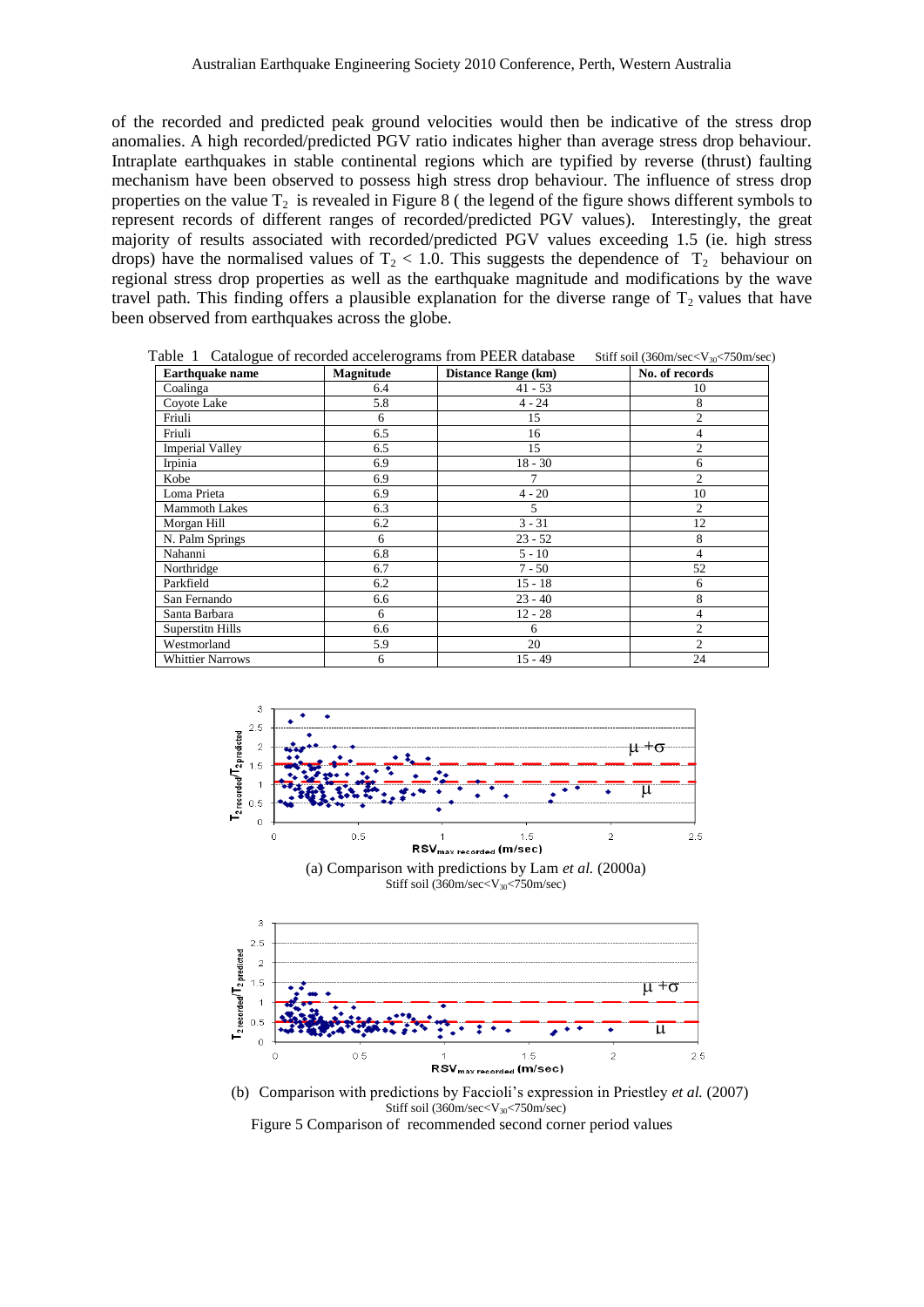



Finally, Figure 9 presents the value of  $RSD<sub>max</sub>$  as observed from the individual response spectra calculated from the recorded accelerograms. The values shown have been normalised with respect to the respective predicted values. The predictions were based on equations (3a) and ( 3b) which are primarily based on recommendations in Lam *et al.* (2000b). It is shown in Figure 9 that there is no overall bias in the predictions (ie.  $\mu \sim 1.0$ ).

$$
RSD_{\text{max}}(mm) = RSV_{\text{max}}(mm) \times \frac{T_2}{2\pi}
$$
\n(3a)

$$
RSV_{\text{max}}(mm/s) = 70(0.35 + 0.65(M - 5)^{1.8}) \times \frac{30}{R} \times 1.5 \times 1.4 \text{ for stiff soil sites}
$$
 (3b)

where the value of  $T_2$  is calculated from equation (1); M is the moment magnitude; and R is the site source distance in km.



 $1.5$ RSV<sub>max recorded</sub> (m/sec) Figure 9 Evaluation of recommended values for  $D_{\text{max}}$ 

 $\overline{2}$ 

 $2.5$ 

 $\overline{1}$ 

 $0.5$ 

 $\circ$